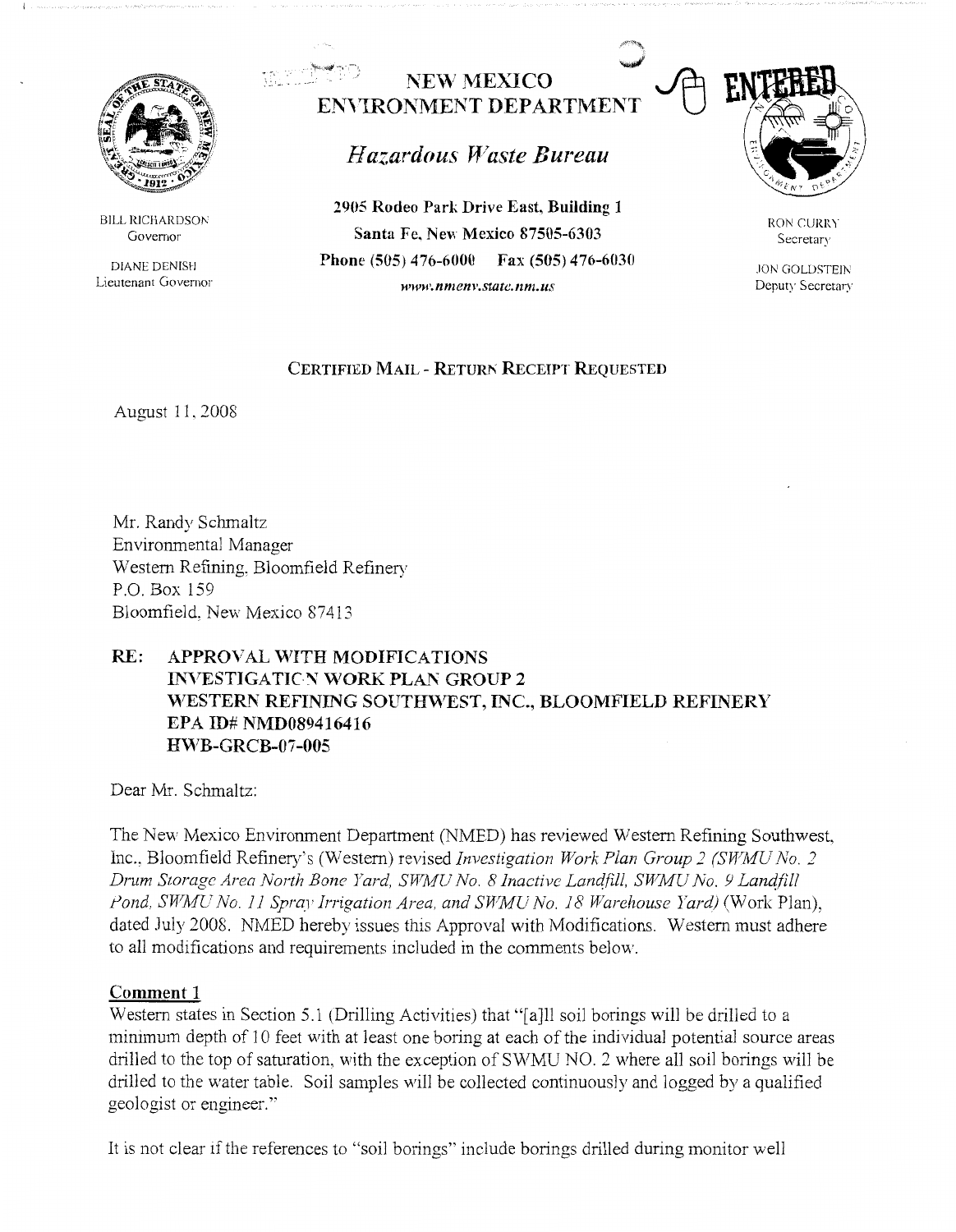Mr. Schmaltz August 11, 2008 Page 2 of 4

installations. Therefore, all references to soil sampling that pertain to "soil borings" must apply to the soil borings drilled as part of the installation of monitoring wells.

### **Comment 2**

Western states in Section 5.1 (Drilling Activities) that "[s]oil borings will be drilled three feet beneath the deepest evidence of waste materials or other signs of contamination."

In addition to the above, specifically at SWMU No. 8 (Inactive Landfill), Western must drill to a minimum of three feet below the landfill material at each location.

### **Comment 3**

Western states in Section 5.2 (Soil Sampling), page 14, that "[d]iscrete soil samples will be collected for laboratory analyses at the following intervals:" and bullet 3 then states "from the 6" interval at the top of saturation ( deep borings)."

The term "deep" is vague and could be different at each solid waste management unit (SWMU). Therefore, Western must collect a discrete sample for laboratory analyses from the 6-inch interval at the top of the zone of saturation from all borings advanced to the water table.

#### **Comment4**

Western states in Section 5.2.1 (Soil Sample Field Screening and Logging) that "[s]amples obtained from the borings will be screened in the field on 2.5 foot intervals for evidence of contaminants. Field screening results will be recorded on the exploratory boring and excavation logs."

See Comment 1.

#### **Comment 5**

Western states in Section 5.3.2 (Groundwater Sampling) that "[i]n addition, if any other deep soils borings encounter groundwater, then a groundwater samples will be collected for analysis prior to plugging the boring.

Western must collect groundwater samples for chemical analysis from all borings where groundwater is encountered.

#### **Comment 6**

Western's response to Comment 14 of NMED's Notice of Disapproval states "[a]s requested. Section 7 has been revised. It provides flexibility for NMED to direct Western to prepare a revised work plan and to collect additional data in order to obtain the objectives of the investigation; however, it is solely in NMED's discretion to request the additional data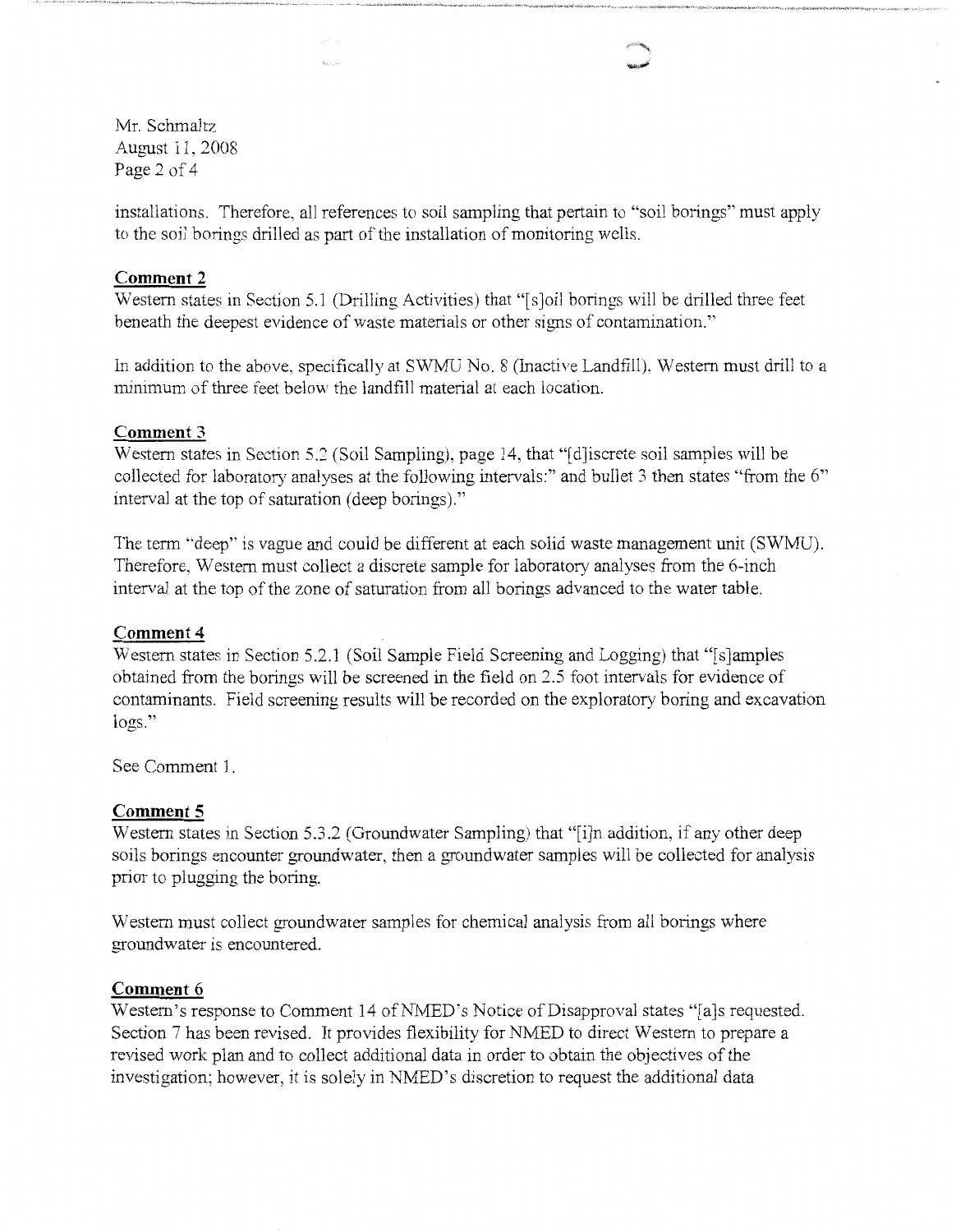Mr. Schmaltz August 11, 2008 Page 3 of 4

collection. Otherwise. an investigation report will be prepared directly after completion of the data gap analysis pursuant to X.C of the Order."

NMED does not agree with the revised Section 7.0 (Schedule). NMED approves the schedule as proposed with the exception of the last bullet and last paragraph of Section 7.0 (Schedule) that pertains to the data gap analysis. Western must adhere to the following.

- a. Western states "[i]f so directed by NMED. then Western will prepare and submit a revised investigation work plan to collect the data identified in the data gap analysis.'' Western cannot revise an already approved Work Plan. If additional work is necessary that is identified by Western's data gap analysis, this would indicate the need for a phase II investigation and a Phase II work plan will be required by NMED. The results of the first phase of the investigation must be reviewed by NMED before submitting a work Plan
- b. It is appropriate for the information acquired through the data gap analysis to be summarized in the conclusion and recommendations section of the investigation report.
- c. Western may complete the data gap analysis as described and complete additional work prior to the submittal of the investigation report. The additional work completed would be conducted at risk and NMED may require additional investigation activities upon review of the investigation report. If Western chooses to complete additional work at risk, the work must be completed in accordance with the standards established in the July 27, 2007 Order, and be included in investigation report.